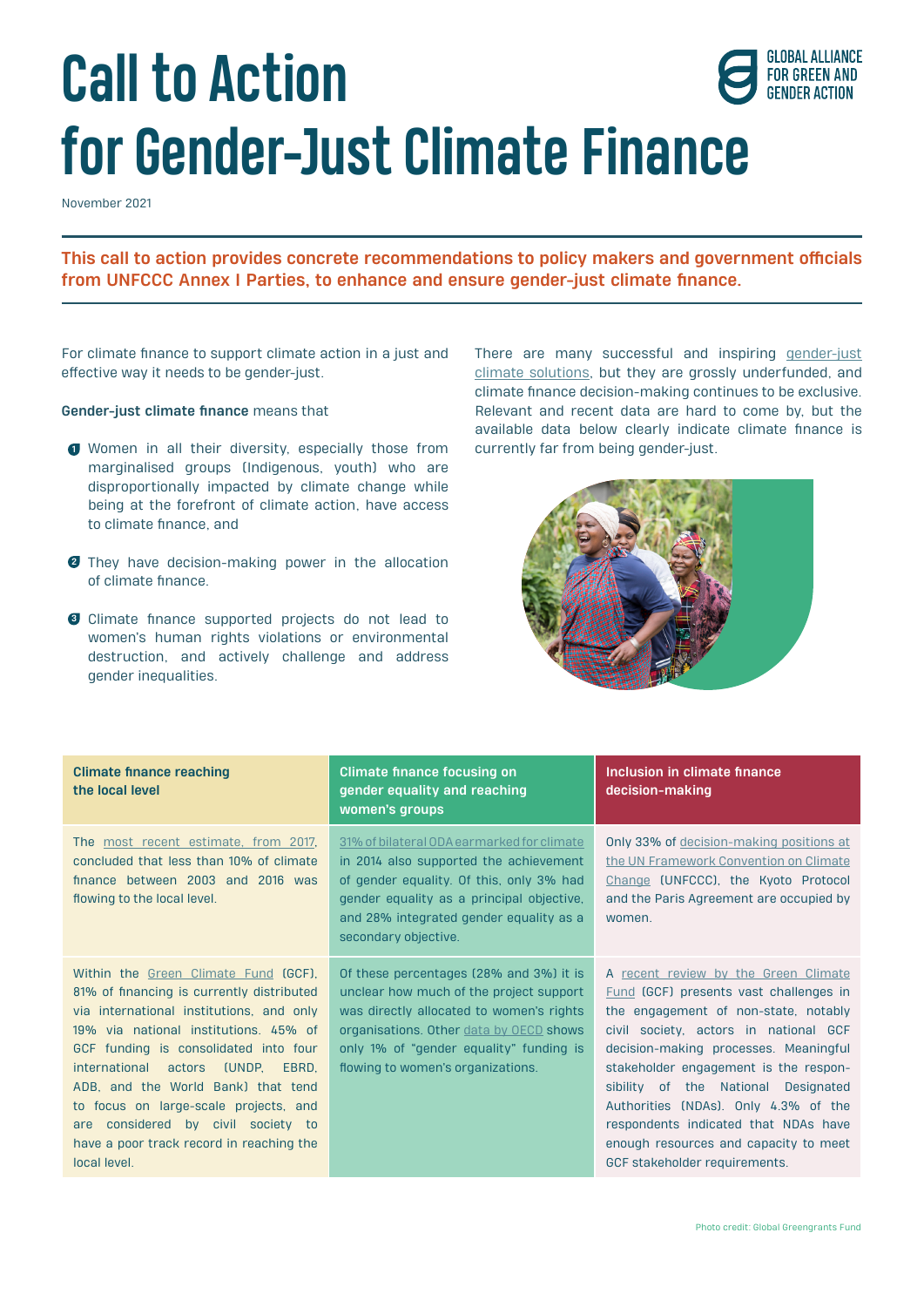### **Recommendations for governments from UNFCCC Annex I Parties**

- **Publicly commit to your fair share of climate finance.** This starts with the delivery of the UNFCCC Copenhagen and Paris agreement to provide '\$100bn of climate finance per year by 2020', using grant-based finance with at least 50% allocated to adaptation. Contribute to an ambitious post-2025 goal-setting process that significantly increases the amount of grant-based climate finance provided per year, based on the needs of developing countries.
- **Join the Generation Equality Forum Commitment Campaign** (see box 1) with actors such as Global Greengrants Fund (GGF) and the Global Alliance for Green and Gender Action (GAGGA), by making a new, multi-year financial commitment to support feminist action for climate justice, prioritizing the full diversity of women and girl-led local movements in the Global South. This funding will support grassroots, Indigenous, and women and youth-driven groups and movements. This campaign is an entry point and opportunity to advocate for gender-just climate financing within your governments, and multilateral climate funds.
- **Stop all public funds, subsidies and insurances to oil, gas and coal (related) projects.** These projects not only fuel the climate crisis, but also have disproportional, negative impacts on women around the world, and exacerbate pre-existing inequalities that exclude and ignore women's climate leadership. Join the [COP Presidency initiative](https://www.project-syndicate.org/commentary/public-finance-cop26-challenge-end-fossil-fuel-support-by-werner-hoyer-and-john-murton-2021-10) to form a leading group of countries and financial institutions that phase out international investments in fossil fuels.
- **Set specific and mandatory performance targets**  in climate finance programmes and funds you implement or influence. Move beyond gender policies and ambitions on paper and ensure a significant part of the funding is flowing to diverse women's rights groups and organisations. Subsequently monitor, evaluate and transparently report on whether these targets are met.
- **Conduct gender analyses and gather sexdisaggregated data.** Ensure funds and programmes monitor and evaluate how climate funding has actually improved the lives and socio-economic position of women in the countries which benefited from climate finance. This type of analysis is rarely conducted, and yet it is crucial both in terms of accountability and for learning purposes. This qualitative research should assess any negative impacts, and show whether and how gender inequalities have been successfully addressed, as perceived by the women themselves.
- **Support meaningful engagement and movement building.** Provide financial and programme support to the crucial work of women's rights groups and civil society at large to (build their capacities and) engage in national dialogue and monitoring processes to advocate towards their own governments to ensure gender-just climate finance (see box 2).

#### **The Generation Equality Forum Commitment Campaign**

GAGGA and Global Greengrants Fund (GGF) have launched a campaign to mobilize more and equitable funding (USD100M over 5 years) to feminist action for climate justice, prioritizing the full diversity of women and girl-led, grassroots organizations in the Global South leading environmental and climate action. As part of the [UN Women's Generation Equality Forum's Action Coalition for Feminist Action for Climate Justice](https://forum.generationequality.org/sites/default/files/2021-06/UNW%20-%20GAP%20Report%20-%20EN.pdf), our campaign is in direct alignment with one of the action coalition's stated goals- to increase global climate finance flows, public and private, directed towards and invested in gender-just climate solutions in particular at grassroots and rural levels over the next five years.

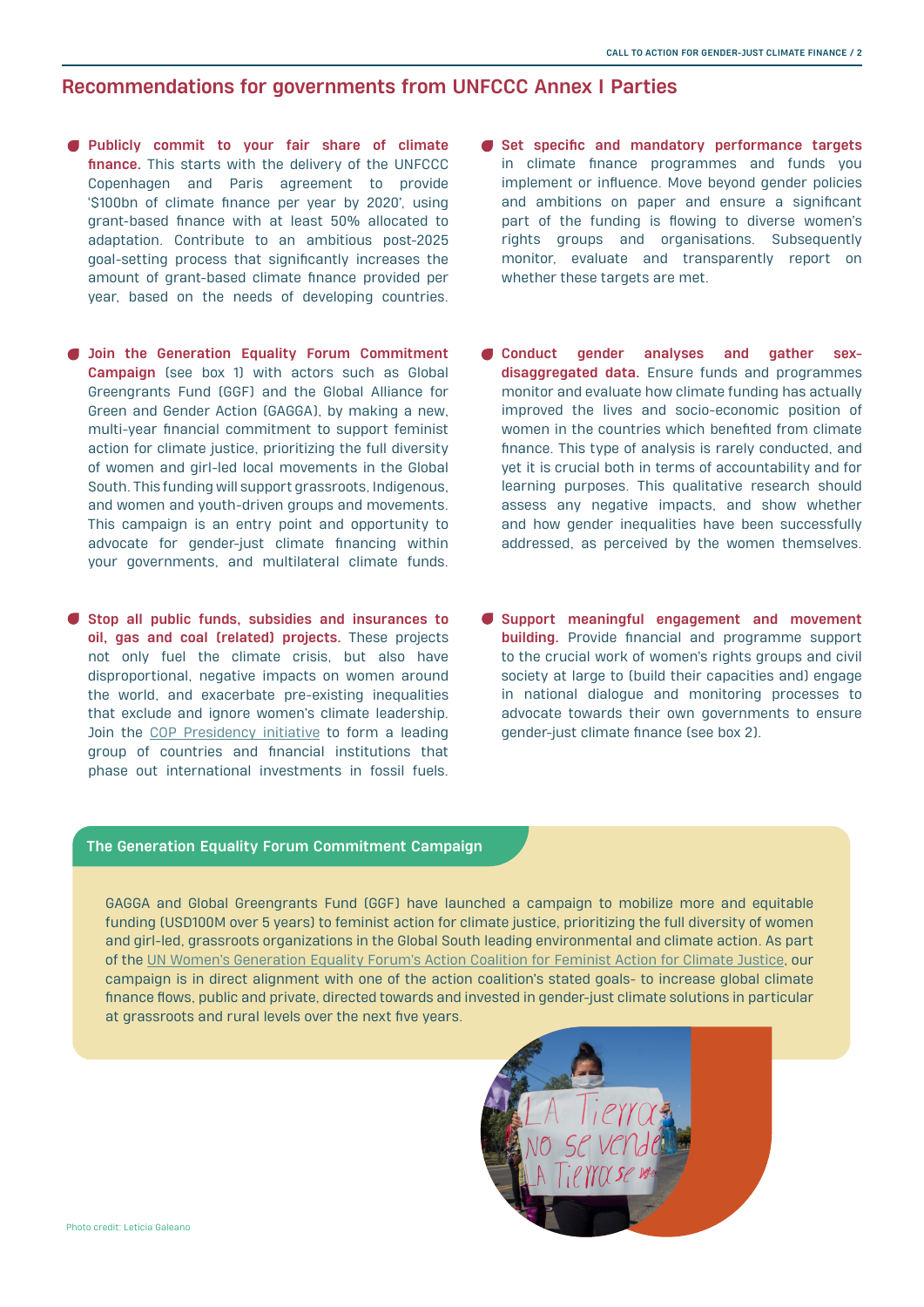## **Actions under the Financial Mechanism, notably the Green Climate Fund**

To ensure countries promote gender-just climate finance in their Guidance to the Operating Entities of the UNFCCC Financial Mechanism, especially the Green Climate Fund, they should include the following:

- **Increase capacity and resources to implement gender policies**. Many public climate funds – including the Green Climate Fund [show](http://greenclimate.fund/document/gender-policy) [ambitions in relation to gender and inclusive](http://greenclimate.fund/document/gender-policy) [decision-making](http://greenclimate.fund/document/gender-policy). Moving from paper to effective implementation is key. The GCF currently has only one Gender Specialist with one assistant and a small budget. The Independent Technical Advisory Panel also lacks capacity to assess funding proposals from a gender perspective. At country levels, gender expertise if often absent. The Gender team of the GCF must grow and receive sufficient budget, and receiving countries need capacitybuilding support in engaging with women's organisations and gender experts.
- **Ensure inclusive, transparent and evidence-based monitoring of Gender Action Plans** of supported projects, and set specific gender related performance targets for the GCF.
- **Promote the accreditation of national and regional grants funds** to enhance access to climate finance for grassroots organisations engaged in gender-just climate action. There exist specialised women's rights and environmental justice funds which are in direct contact with, and successfully provide flexible small scale funding support to grassroots organisations. [The funds can act as perfect intermediaries between](https://www.bothends.org/en/Our-work/Dossiers/Small-Grants-Big-Impacts/) [large international funds and the grassroots level](https://www.bothends.org/en/Our-work/Dossiers/Small-Grants-Big-Impacts/).
- **Provide real 'fit-for-purpose' accreditation and differentiate accreditation categories**, by providing flexibility and direct support to smaller entities in the accreditation process. Smaller entities like subnational and non-state actors, including women's rights organizations, have less capacity than large international institutions to engage in the complex and time-consuming accreditation process of the GCF.
- **Prioritize accreditation of national Direct Access Entities (DAEs)** to tackle the enormous funding gap between these and International Access Entities. The 'jump the queue' principle should apply for national DAEs such as grants funds. The accreditation pipeline of the GCF is over 200 applicants, of which only 15-20 new entities are approved each year.
- **Ensure the GCF's accreditation process promotes alignment with [Article 2.1c of the Paris Agreement](https://unfccc.int/files/meetings/paris_nov_2015/application/pdf/paris_agreement_english_.pdf)** ('Making finance flows consistent with a pathway towards low greenhouse gas emissions and climateresilient development'). Expect and demand accredited entities reduce emissions and invest in low-emission, climate-resilient development pathways across their portfolios.
- **Provide mandatory guidelines and direct support for National Designated Authorities (NDAs) of the GCF to facilitate institutionalised stakeholder engagement,** with specific attention to the inclusion of women and girls. Civil society at large currently experience huge challenges in engaging with their NDA. [Over 71%](https://www.greenclimate.fund/sites/default/files/document/gcf-b30-inf11-add03.pdf) respondents in the [recent GCF review on country ownership](https://www.greenclimate.fund/sites/default/files/document/gcf-b30-inf11-add03.pdf) indicated that NDAs do not have a stakeholder engagement policy and recommended GCF to provide one.
- **Ensure funding supports meaningful stakeholder engagement.**Financially support the time and expenses of Southern GCF Active Civil Society Observers, as is common practice for other international funds. Directly support women's rights and environmental justice groups and NGOs to build their capacity and engage in national dialogue and monitoring processes towards their own governments in order to ensure gender-just climate finance (see box 2).
- **Ensure grievance and accountability systems offers low threshold access to affected local stakeholders at all levels** to ensure redress is available to women and girls in particular.